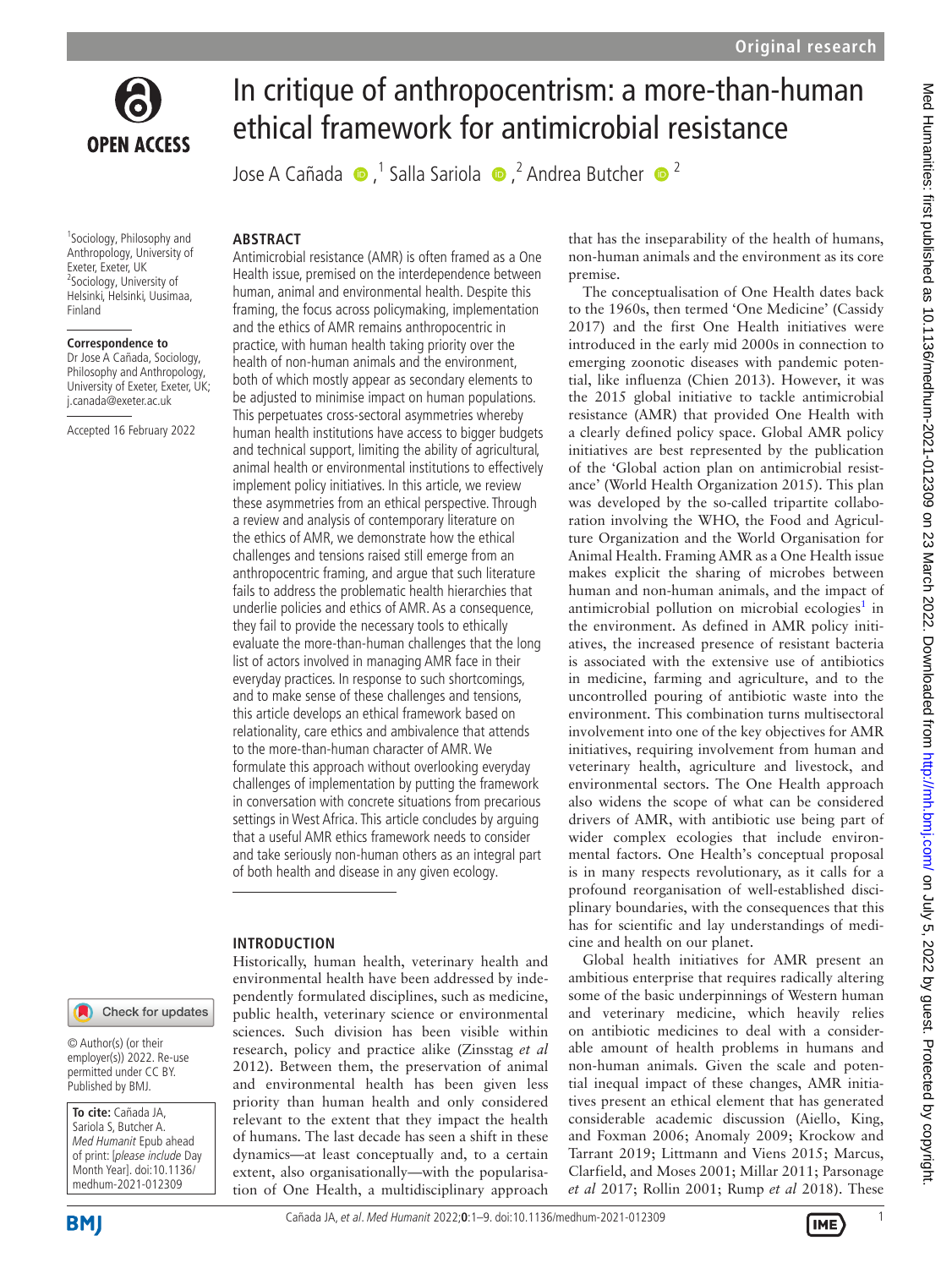discussions have almost exclusively focused on the impact of change in the use of antimicrobials on human health, largely ignoring the One Health framing of AMR. The following section expands on the shortcomings of this human-centred perspective in order to identify the necessary elements for an ethical framework of AMR that takes into account the basic premises of One Health.

## **ANTHROPOCENTRISM IN ONE HEALTH AND AMR ETHICS**

Despite One Health's conceptual ambition, its actual implementation has not really challenged established hierarchies among humans, non-human animals and the environment, with One Health policy remaining predominantly anthropocentric. Anthropocentrism is a perspective that [Thompson \(2017, 78-79\)](#page-8-9) has defined as 'a view about the ultimate nature of reality that prioritises the existence of human beings', with ethical anthropocentrism considering humans as 'morally superior to everything else in the natural order', attributing them a 'a special and unique moral importance'. Anthropocentrism in AMR is especially visible in global policy initiatives. A study by [Kamenshchikova](#page-8-10)  *et al.* [\(2019\)](#page-8-10) shows that, despite its embrace of the One Health approach, AMR policy has not really committed to its conceptual premises—the focus remains on improving, sustaining and promoting human health. In their analysis of AMR documents with a One Health approach they found non-human animals to be characterised as either 'a resource for human health' or 'as potential carriers of disease' [\(Kamenshchikova](#page-8-10) *et al*. 2019, 310). Furthermore, attention was mostly directed at domesticated animals involved in human economies, that is, agriculture and food production. In the documents they analysed, Kamenshchikova *et al* found that the environment remained either unaddressed, or was included as a generic reference lacking clear formulation or operationalisation of how the environment ought to be addressed. These references were therefore unable to provide a clear vision of what AMR policy interventions in environmental health as inseparable from human and nonhuman animal health might look like.

In their analysis, Kamenshchikova *et al* found reports of antibiotic use in clinical and agricultural settings to be anthropocentric, with causality established unidirectionally; humans were presented as sufferers of disease, while non-humans were defined as risk factors that contribute to that suffering. We use the work of Kamenshchikova *et al* as inspiration for addressing the ethical dimensions of AMR. In relation to practices of diagnosis, caring and treatment, our critique understands anthropocentrism in AMR ethics as those practices being conducted in a way that prioritises the safety of humanity while subjugating the health of non-humans and the environment to that safety. From an anthropocentric perspective, disregarding non-human actors in AMR ecologies might be wrong if it fails to solve the health threat posed to humans and their economies, but is never ethically problematic. We argue that an anthropocentric attitude *ought* to be considered as ethically problematic because it does not consider the ecological implications of putting humans first, instead subjugating non-human suffering to human safety, while at the same time failing to provide a framework that recognises the interdependent aspects of health that the One Health formulation of AMR is based on.

While ethical discussions in One Health have generally been the subject of anthropocentric critiques, with its multispecies premises having received considerable scrutiny (eg, [Johnson](#page-8-11)  [and Degeling 2019](#page-8-11); [Rock and Degeling 2015;](#page-8-12) [Herten, Boven](#page-8-13)[kerk, and Verweij 2019;](#page-8-13) [Capps 2019](#page-7-5); [Hermesh, Rosenthal,](#page-7-6) 

[and Davidovitch 2019](#page-7-6); [Nieuwland and Meijboom 2019\)](#page-8-14), AMR ethical discussions (see [Aiello, King, and Foxman 2006](#page-7-3); [Anomaly 2009](#page-7-4); [Krockow and Tarrant 2019](#page-8-2); [Littmann, Buyx,](#page-8-15) [and Cars 2015](#page-8-15); [Marcus, Clarfield, and Moses 2001](#page-8-4); [Millar](#page-8-5) [2011;](#page-8-5) [Parsonage](#page-8-6) *et al* 2017; [Rollin 2001](#page-8-7); [Rump](#page-8-8) *et al* 2018) have not been specifically exposed to such critiques. Instead, they have predominantly retained an anthropocentric outlook, with animals appearing as economic actors in the food production chain whose lives are less valuable than those of humans and with the environment being largely absent and lacking operationalisation, in a similar vein to the findings of [Kamenshchikova](#page-8-10) *et al*[. \(2019\)](#page-8-10) introduced above regarding policy. Awareness of this anthropocentric bias is not completely absent though; for example, [Littmann and Viens \(2015\)](#page-8-3) state that most ethical accounts of AMR ignore the role played by agriculture and farming, as well as the need to engage with animal and environmental ethics. However, this recognition does not really lead to any attempt at a corrective action. Littman's and Viens' paper—the most highly cited paper on AMR ethics at the time of writing—is critical of how AMR's impact on farming and agriculture is given secondary priority and yet it reproduces the same shortcoming that they diagnose by focusing recommendations and conclusions exclusively on human health. Furthermore, their concern with animal health remains attached to farming and food-producing activities, rather than with how animals and the environment are affected by AMR, thus retaining an anthropocentric perspective.

Anthropocentrism is also problematic as it is an intrinsic driver of the AMR crisis. The broader idea of human primacy over other living beings and the environment, and the assumption of humanity's right to longer and healthier lives [\(Broom](#page-7-7) *et al* [2020\)](#page-7-7), no matter the cost for other animals has greatly contributed to the massive use of antibiotics. Such exceptionalism is related to what [Marques \(2020\)](#page-8-16), 391) has called an 'anthropocentric illusion' that postulates progress and development as the only possible future for humanity and that, from an ecological perspective, presumes 'that man generally adapts his *habitat* to his ends, unlike other species which, generally, adapt to him' ([Marques 2020](#page-8-16), 393), an idea of which AMR is one of its most serious examples [\(Marques 2020](#page-8-16)). Here, we do not argue against the rights of human individuals to live healthily but problematise how such rights are embedded in notions of human exceptionalism that do harm to other animals and the environment, and eventually to humans themselves. Furthermore, going beyond human health is not only a conceptual matter, but also a key strategic element with the objective of achieving multisectoral involvement in AMR initiatives. For example, communication and awareness campaigns have thus far focused disproportionately on individual prescription for humans and patient use, but campaigns that go beyond human health have the potential to involve a much wider sector of society in addressing the issue of AMR [\(Thornber and Pitchforth 2021\)](#page-8-17).

[Nieuwland and Meijboom \(2019\)](#page-8-14) have tried to challenge this exceptionalism by opposing One Health with *One Welfare*. They ask, is it enough to recognise the interconnectedness of non-human health for ensuring human health or do we need to go beyond human health and interests to ensure non-human welfare? We think that a tentative answer to that question can be found in the work of [Johnson and Degeling \(2019\)](#page-8-11), which suggests that for One Health to live up to its potential, it is necessary to go beyond health<sup>2</sup> as an interconnection between humans, non-human animals and the environment. Along the same lines, we would like to add—as we argue throughout the paper—that this requires a shift in the unit of analysis from the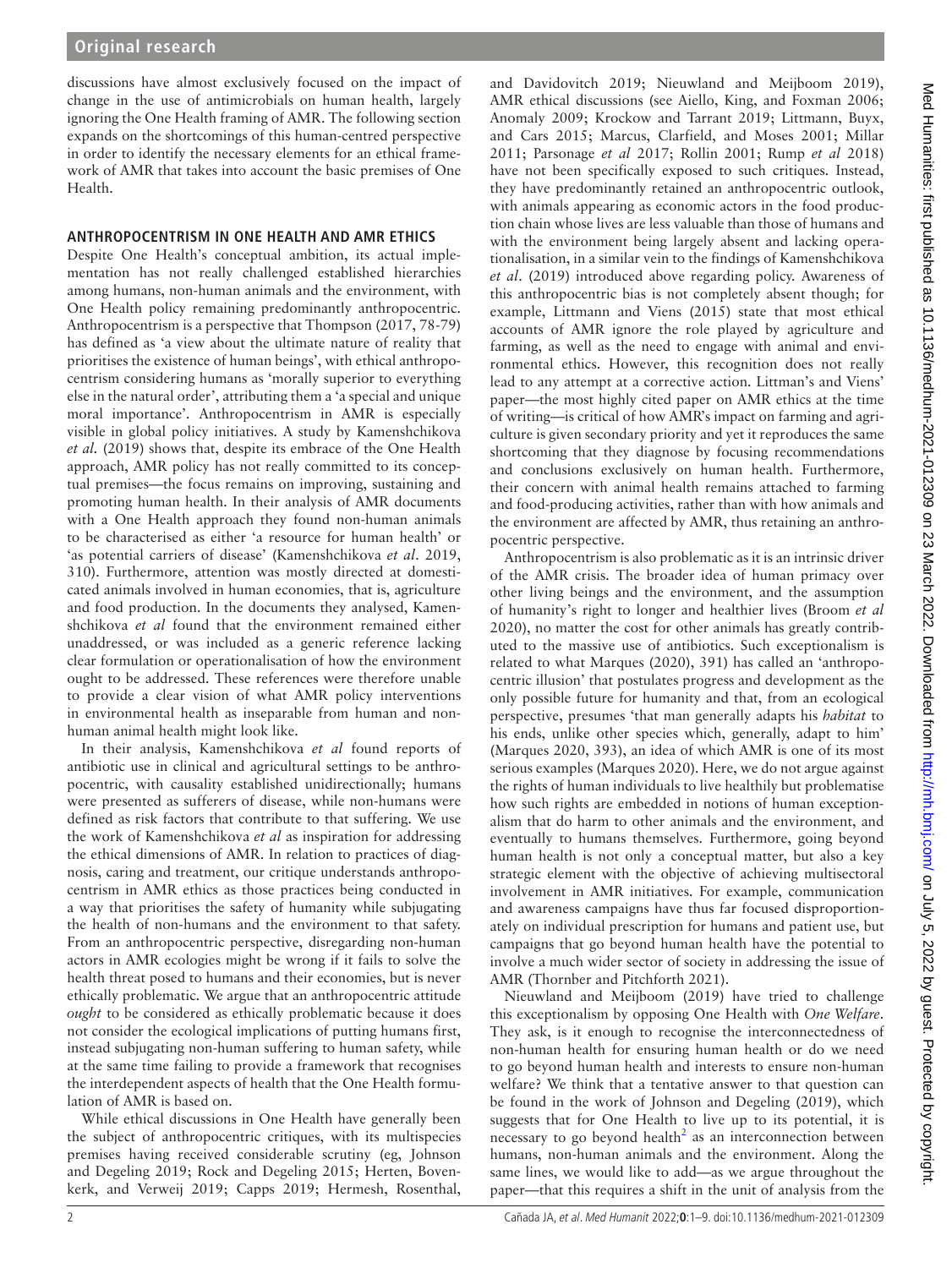individual or the species towards the ecology as an element that includes both human and non-human elements. Moving in that direction requires policy to recognise the multispecies character of AMR ecologies, and to consider ethics beyond the impact of AMR on humans by taking into consideration nonhuman agency. This also requires considering microbes as central actors, whether they have a pathogenic, beneficial or mutualist character. Microbes should be defined in relation to the biotic role they play in the health of other elements within a given ecosystem that determines the health or disease status of the different human and non-human actors involved. We argue that the failure to consider AMR ethics from an ecological perspective stems from a lack of commitment to the most basic premises of One Health.

In the next section, the paper proceeds by introducing a nonanthropocentric framework for AMR ethics. This framework is based on three independent but complementary approaches coming from feminist literature in Science and Technology Studies: relationality, ambivalence and care ethics. We then dedicate a section to each of those three elements in which we develop their conceptual contribution while bringing them into conversation in a tiered manner. In the first of those three sections, we expand on the need for a relational approach and its role in understanding how value of different human and non-human actors emerges as part of AMR ecologies. In the second, we present how such shifts in value play an important role in caring for non-human others. This helps to illustrate how practices of care in multispecies AMR work in locally situated settings where actual intervention is constrained by precarity, lack of resources and economic needs. Third, we discuss ambivalence as a way of understanding the affective relations between humans and nonhumans as a result of displacing the human from its superior moral standing. Throughout these three sections, we interweave our critique of anthropocentrism with the theoretical formulation of our ethical framework for AMR, assisted by the use of empirical examples from our fieldwork, where we followed the implementation of global AMR policies in West Africa. We conclude the paper by arguing that a useful AMR ethics framework needs to consider and take seriously non-human others as an integral part of both health and disease in any given ecology.

## **A NON-ANTHROPOCENTRIC FRAMEWORK FOR AMR**

In the previous section, we have built on One Health critiques to review AMR ethical discussions and concluded that they are insufficient for making sense of the complex ecologies that emerge in relation to AMR. To address this insufficiency, we draw on existing multispecies ethics in feminist Science and Technology Studies to formulate a non-anthropocentric ethical framework that assists in evaluating the complex situations that emerge in the context of AMR. Our reading of AMR in this article is non-anthropocentric in the sense that it problematises the prioritisation of human health over other important nonhuman actors present in AMR ecologies. However, we do not advocate a flat understanding where the healths of human and non-human animals, microbes, and the environment have equivalent value; rather we advocate for an approach to decentring human exceptionalism in AMR ethics that relationally engages with the situated conditions that give way to different hierarchies inside AMR ecologies. This way of understanding anthropocentrism in relation to AMR exposes challenges in regards to more-than-human<sup>[3](#page-7-9)</sup> forms of inequality-or perhaps a lack of more-than-human solidarity, using the words of [Rock and](#page-8-12)  [Degeling \(2015\)—](#page-8-12)that emerge in specific settings where AMR

management involves antibiotic treatment.<sup>[4](#page-7-10)</sup> In this paper, we argue that engaging in antibiotic treatment while reconceptualising the relations that bind the health of human, non-human animals, and the environment requires ethicopolitical commitments to address those inequalities for which we lack a fitting framework.

The framework we propose consists of three differentiated but complementary ethical approaches that address three specific issues that emerge as a result of our anthropocentric critique: the need for ecological thinking, the need to articulate non-anthropocentric attitudes in close engagement with nonhumans and the potential flatness emerging from debunking human exceptionalist hierarchies. To address the first one, we propose a relational approach to ethics that highlights the situatedness of AMR ecologies, as formulated in the work of [What](#page-8-18)[more \(1997\)](#page-8-18). Relationality helps us to resituate the different human and non-human elements involved in AMR after placing the ecology as the central unit of analysis. Committing to an ecological notion for an AMR ethic means having to evaluate the value of each actor involved in relation to the rest of the elements present in an ecology, including humans and nonhumans. Second, we rely on a care ethics approach with a more-than-human sensitivity that attends to the multispecies character of AMR, as formulated by [Puig de la Bellacasa \(2017\).](#page-8-19) A care ethics approach provides a rationale for the direct engagement between humans and non-humans that emerges in more-than-human ecologies by giving specific value to experiences of caring for others as valid and valuable forms of moral decision-making, often entailing negative and positive ways of relating to each other simultaneously. Finally, to make sense of those potentially ambivalent affects and in order to avoid the flat understanding of value that can result from questioning the fixed hierarchies associated to anthropocentrism, we rely on [Haraway's \(2008\)](#page-7-11) *ethics of killing*, which bring a regardful attitude towards multispecies encounters that entail a range of affective interactions. This involves paying attention to how ambivalent affective relations do not need to create fixed hierarchies where some lives are always superior to others or where all lives are regarded as having the same value.

We develop this framework vis-à-vis examples from the field to illustrate why the predominant anthropocentric perspective in AMR ethics requires revision. Our examples show how relevant AMR actors deal with multispecies encounters in the field while considering evolving recommendations and knowledge about AMR. It is worth clarifying that the actors featured in our examples do not explicitly or consciously defend non-anthropocentric forms of understanding AMR themselves. Indeed, in the same vein as policy initiatives and existing AMR ethics discussions, AMR management remains mostly anthropocentric in its practices, including those undertaken by the actors in our examples. What the examples do illustrate is how an anthropocentric AMR ethic would find little that is intrinsically wrong with how AMR was managed in those situations. At most, the problem would be framed as a technical one of not being able to control or get rid of disease. We argue that considering non-human health as secondary is unethical both for humans and non-humans since it prevents the creation of spaces where resistance can be managed in all its complexity, while continuing to disregard the relevance of non-human actors and relegating them to a mere secondary role. By analysing the examples using our suggested framework, we try to demonstrate that a more-than-human relational perspective is not only of value for decision-makers to address AMR more ecologically, but also necessary to recognise that humans are part of wider ecologies on the same terms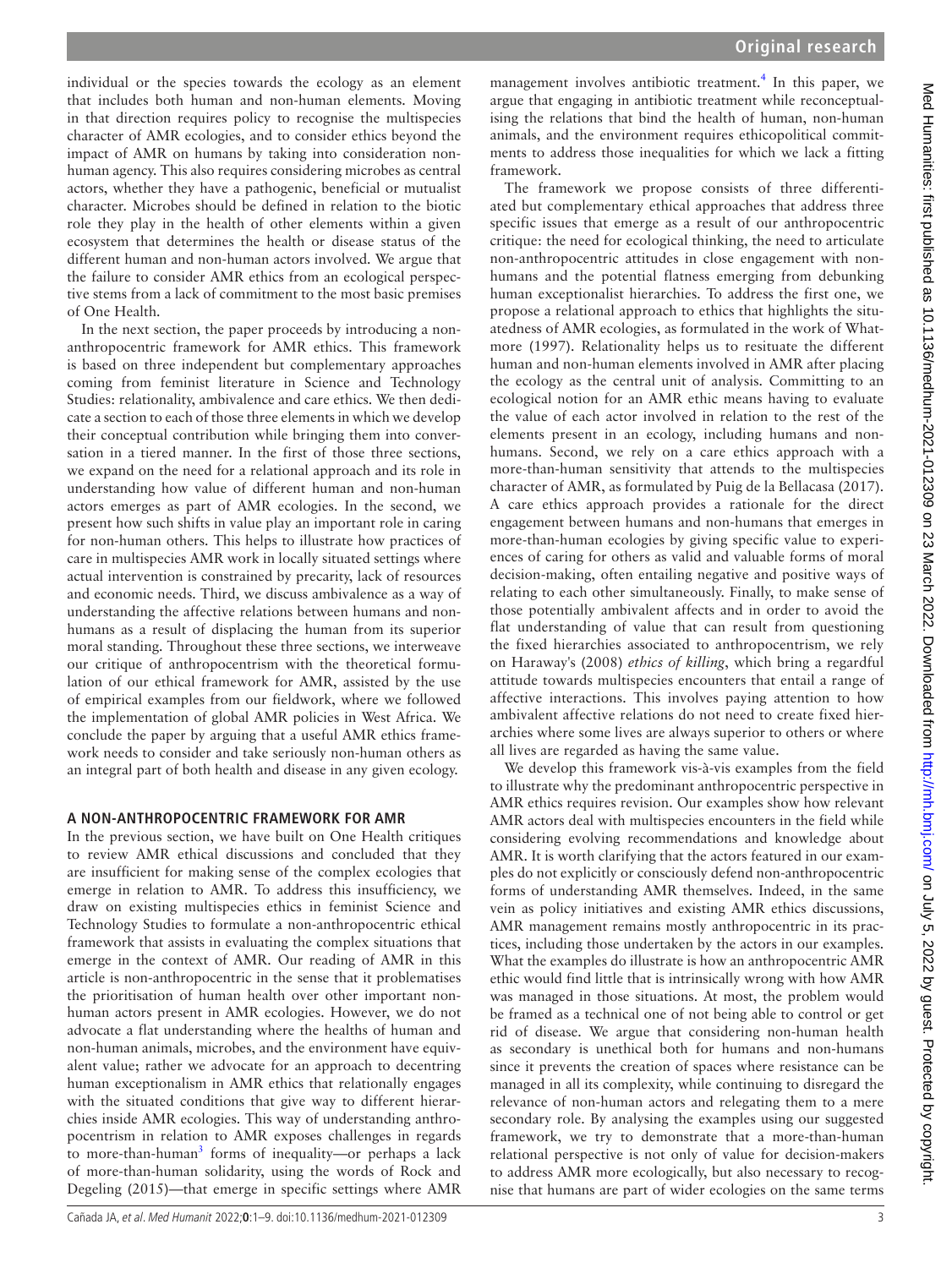as non-human others, something that demands the revision of existing multispecies hierarchies.

Empirically, we focus on precarious settings where changes in antibiotic use promoted by global initiatives present a heightened challenge given the role antibiotic practices have as compensating elements for the lack of basic infrastructures for humans, non-human animals and the environment ([Denyer Willis and](#page-7-12)  [Chandler 2019](#page-7-12)). To illustrate our proposed framework, we use material from ethnographic fieldwork conducted between February 2019 and March 2020 in the West African countries of Benin and Burkina Faso, two countries that have struggled to develop and implement a national AMR action plan, and where the balance of funding between the three spheres of One Health is heavily weighted towards human health. Our material includes the analysis of interviews with scientists, policymakers and healthcare staff; focus groups with veterinarians and breeders; ethnographic diaries from fieldwork; and international and national policy documents. During our fieldwork, we spent time following scientists involved in AMR knowledge production, international projects and initiatives, and policymaking. In addition, we conducted observation on three livestock agribusinesses ranging from 5-day visits on farms producing poultry, guinea fowl, swine, cattle, and small ruminants in Burkina Faso, to a 3-week stay on a Beninese layer poultry farm. Finally, we also conducted nine focus groups with vets and breeders. The examples we use are based on a combination of our own observations and the stories told to us by our informants, who experienced them first-hand. The study on which this article draws did not include patient and public involvement.

#### **RELATIONALITY AND VALUE IN MORE-THAN-HUMAN ECOLOGIES**

The first element of our framework is relationality, which helps in understanding what happens to the interconnections between humans, non-human animals and the environment when we look at them through an ecological lens. Relational ethics is a line of thought to which the work of [Whatmore \(1997\)](#page-8-18) is especially worth mentioning. For Whatmore, humanist (anthropocentric in our vocabulary) and masculinist ethics have historically excluded feminist and environmentalist ethics. In the context of AMR, we argue that an anthropocentric outlook perpetuates the humanist and masculinist values critiqued by Whatmore. Excluding feminist and environmentalist ethics—both central elements for our framework—works against the objective of developing a more ecologically minded understanding of AMR. Attending to feminist and environmentalist ethics means extending the body politic beyond the human subject and placing emphasis in practised and embodied processes. This displaces the fixed and bounded contours of the ethical community, moving away from individualist understandings of responsibility, something that has been identified as an issue in global initiatives of AMR ([Chandler 2019](#page-7-13)). Whatmore's relational approach advocates for an understanding of community that is necessarily hybrid and is 'conceived as occupying narrow lines of force that allow us to pass with continuity from the local to the global, from the human to the nonhuman, through partial and unstable orderings of numerous practices, instruments, documents, and bodies' ([Whatmore 1997](#page-8-18), 47). This hybrid understanding disrupts pure understandings of culture and nature as separate ontological zones, breaking also with anthropocentric framings and human exceptionalism. Therefore, committing to a relational understanding of ethics in relation to AMR ecologies means not only acknowledging interconnections between humans, non-human

animals and the environment, but understanding the way the value of the different elements in those three interconnected areas emerge as a result of their being together in the same ecology.

To illustrate how value emerges relationally between morethan-human actors in a given ecology, we turn to an example narrated by a veterinarian and former director of a Beninese public laboratory for animal health. In the example, our informant told us about his experience participating in the struggle to control the impact of a resistant parasite, the *Boophilus microplus*, which arrived in Benin with the importation of Girolando cows, a breed created in and exported from Brazil. The *B. microplus* is a tick that transmits several diseases affecting cattle and has considerable economic, veterinary and medical impact worldwide ([Mehl](#page-8-20)[horn 2016\)](#page-8-20). Of those diseases, it is *Babesia bovis* that is most significant, a blood parasite that is transmitted to cattle through larval attachment of *B. microplus*. The ticks attach not only to cattle but also to shepherds and cattle dogs, requiring treatment and making evident the ecological dimensions of the issue. Thus, the tick and the parasite are able to affect many actors in the ecology, both human and non-human, but the value attributed to the health of each is shaped relationally, instead of being fixed *a priori*. The example makes clear the need to consider morethan-human ecologies—rather than specific species or individual beings—as the site for intervention.

In our informant's example, following the arrival of the *B. microplus* in Benin in the early 2000s ([Biguezoton](#page-7-14) *et al* 2016), the rate of blood infections in dairy cows increased considerably. To address the issue, a trial-and-error process began in search of a solution. The first strategy relied on an increased dose of acaricides (a type of pesticide), targeting the vector instead of the blood parasite. Synthetic acaricides are the most common tool to fight the *B. microplus* since they offer a relatively quick and cost-effective suppression of tick populations [\(Abbas et](#page-7-15) al. [2014\)](#page-7-15). However, long-term use of acaricides on a given population contributes to the development of resistance among ticks ([Raynal et](#page-8-21) al. 2013). Furthermore, breeders and animal health experts in Benin also became concerned that the high doses of acaricide required to eliminate the ticks were having potentially negative impacts on the health of cows. In an attempt to find a strategy with less negative impacts on livestock health, several antimicrobials were tested that targeted the parasite instead, until an effective one was eventually found. However, this anti-microbial had negative effects on the milk of the cows<sup>[5](#page-7-16)</sup> and so its use was eventually prohibited, demonstrating that more value is deposited in the products of the agricultural activities, despite the improvement in the condition of the cows. Another potential solution for eradicating the resistant parasite was to burn the grass fields inhabited by *B. microplus*. However, this idea was discarded because the measures would have had an impact beyond the destruction of the grass itself, affecting the quality of soils and the presence of water [\(Neary and Leonard 2020\)](#page-8-22), a scarce resource in West Africa. The decision to abandon this strategy also shows concern for the environmental element of the more-than-human ecology of which *B. microplus* forms a part.

By foregrounding the relevance of non-human actors like soil, water, milk and cows, this case demonstrates the importance of developing frameworks that address AMR ecologically rather than simply focusing on reducing the use of antimicrobials, which can also have unintended negative consequences as seen with the above example. The use of different tools to manage the health and the death of the different ecological actors involved (the cows, the tick, the parasite, the soil, the grass, the shepherds, the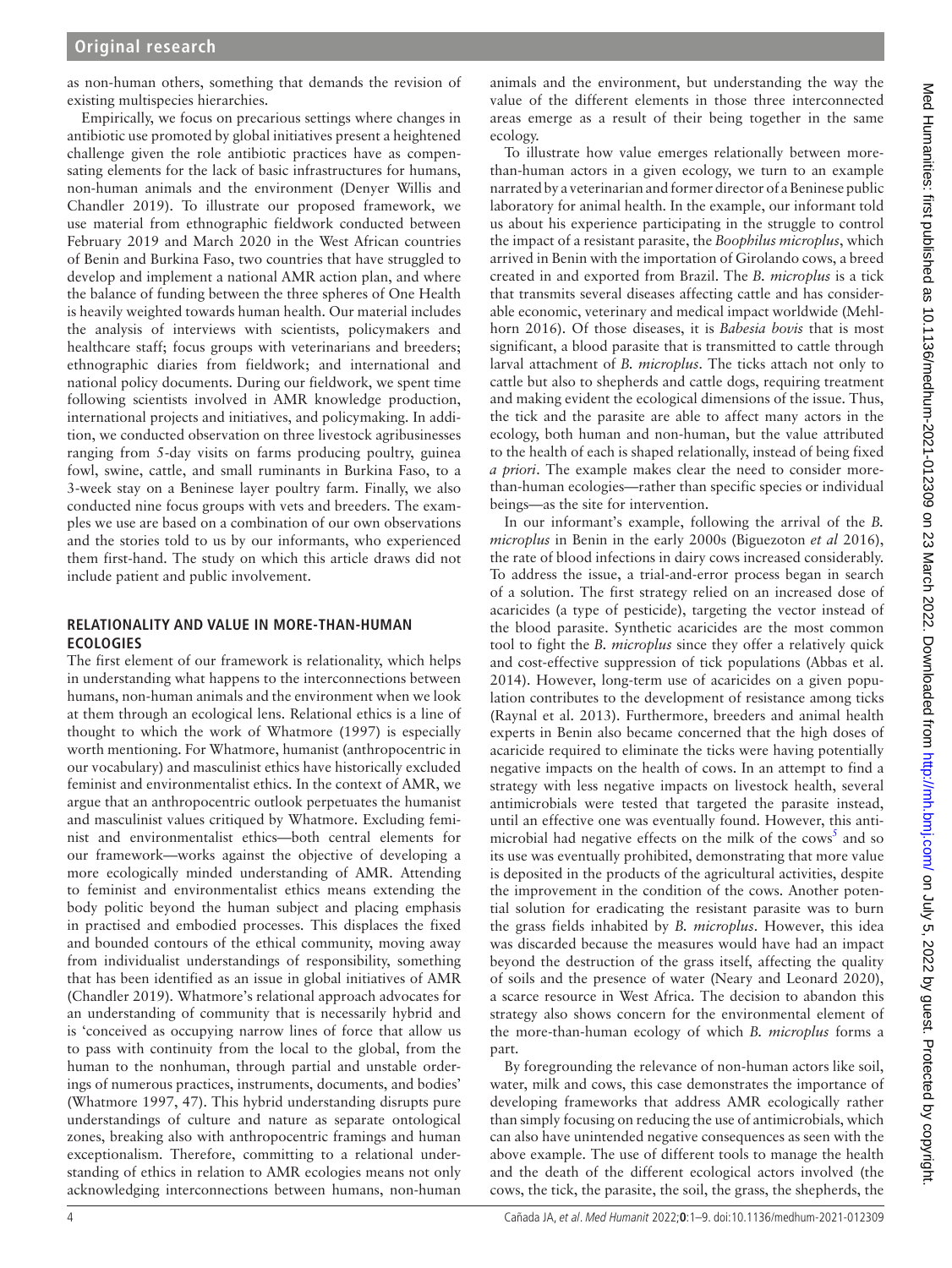cattle dogs) leads to a relational understanding of the impact of intervention, which shifts value across actors depending on the impact of a given treatment or strategy. AMR as a specific challenge presents an opportunity for a critical and unique broadening of who and what we consider to be relevant actors for the sustainability of environment relations but, most importantly, it is an opportunity to recognise that the role of those actors is not fixed and depends on the context in which they are situated. The example above shows a concern for soil integrity ([Krzywo](#page-8-23)[szynska and Marchesi 2020](#page-8-23); [O'Brien 2020](#page-8-24)) as a key element of viable agricultural ecologies, while at the same time forces us to reflect on the objectification dynamics humans exercise on nonhumans [\(Coope 2021\)](#page-7-17) and how these are justified on the basis of economic production, for example, prioritising the milk the cows produce over their physical health and well-being. Visible in this is the complex transfer of value between different forms of life, showing how an ethical account of AMR that does not formulate its more-than-human aspect in relational terms can easily become partial and insufficient.

## **MORE-THAN-HUMAN CARE ETHICS IN DIAGNOSIS AND TREATMENT**

Ecological thinking sets the framing for understanding value as constantly shifting in relations that evidence the shared health of humans and non-humans. This sharing means that addressing the health of one requires attending to the health of the other, calling for spaces where direct engagement is possible. For that engagement to be formulated in practical terms, we rely on morethan-human care ethics, as featured prominently in the work of [Puig de la Bellacasa \(2017\).](#page-8-19) Care ethics is a feminist approach that purports the idea that women's experiences in caring for others are valid and valuable forms of moral decision-making ([Vázquez Verdera 2010\)](#page-8-25). Bringing in a feminist approach also helps to compensate for the dominating character of humanist and masculinist ethics that a relational approach addresses. Puig de la Bellacasa's formulation of care ethics also binds relational approaches to an understanding of more-than-human interaction that does not take for granted the value of different life forms or, put another way, that understands the value of any life not as an intrinsic characteristic but something that emerges in caring relations between members of a given ecology. More specifically, Puig de la Bellacasa argues for the use of care ethics in the context of the more-than-human ecologies that feature in practices of permaculture, a strategy of land management that takes inspiration from flourishing natural ecosystems. This implies thinking of ecologies as containers of humans and non-human animals, plants, air and water (all elements with recognised prominence in AMR dynamics), together with microbes as central actors in these assemblages, both as pathogens and as contributors to healthy microbiomes—as already argued above. For [Puig de la](#page-8-19)  [Bellacasa \(2017, 145\)](#page-8-19), these more-than-human assemblages form webs 'of living co-vulnerabilities'. Thinking in terms of shared vulnerability helps to counter notions of human superiority by considering how humans and non-humans support and depend on each other for healthy living, while also playing a role in any decline of that shared health. Being part of these health ecologies requires different actors to care for one another's flourishing. We are aware that caring remains a human conceptualisation of certain practices, but it highlights the relational, affective and ambivalent aspects that brings human and non-human elements together as part of shared ecologies.

Care ethics also provides an approach in which first-hand experience is key in care provision, something that we argue

is central to deciding treatment in precarious settings, both for humans and non-humans. Care involves a level of reciprocity that Puig de la Bellacasa illustrates with the example—that on some occasions also works as an analogy—of touch, something that instantly evokes a need for direct engagement with the object of care. The touch analogy can be made more concrete by the four types of encounters proposed by [Tschakert \(2020\)](#page-8-26) to further more-than-human solidarity, and that represent an increasing coming into contact with non-human others: visual, corporeal, ethical and political encounters. Tschakert's conceptualisation forces us to recognise the concrete need to take seriously our encounters with non-humans—including microbes—and reformulate politics as something that goes beyond interaction between humans as a way of unidirectionally managing the existence of non-human animal and environmental actors. Puig de la Bellacasa's touch as analogy serves to summarise Tschakert's four encounters in one: the visual recognition that does not objectify is combined with corporeal embodied encounters that in their enactment make evident an ethicopolitical mode of being in this world. Touch can serve as an alternative framework for intervention in the absence of diagnostic capacity evident in both our fieldwork sites [\(Cañada 2021\)](#page-7-18).

For example, when diagnosing infections in poultry, the preferred option and global recommendation is for laboratory analysis to be performed alongside empirical observation of poultry litter<sup>[6](#page-7-19)</sup> and faecal matter [\(Buller](#page-7-20) *et al* 2020). While clinical diagnosis of bacterial disease in chickens is much less accurate than laboratory diagnosis [\(Hasan](#page-7-21) *et al* 2012), this type of specificity is generally unavailable to breeders in the studied countries who have limited access to laboratories and who often lack the financial resources for clinical diagnosis with veterinary consultants [\(Cañada 2021\)](#page-7-18). Instead, farmers make their own diagnosis and treatment decisions, either according to their own knowledge and experiences of dealing with previous production diseases, or after consulting with peers ([Butcher, Cañada, and](#page-7-22) [Sariola 2021](#page-7-22)). In the treatment of poultry diseases, diagnosis is often made through observation of the poultry litter and faecal matter, and subsequent treatment usually addresses the entire flock as a single unit, making evident the ecological level of treatment. There are valid reasons for adopting this approach: if observation of litter and faecal matter determines the presence of a bacterial infection, there is a high probability that all birds have been exposed and are potentially infected— a consequence of the crowded cages and small spaces in which non-human animals bred for food are confined. For example, on the poultry layer farm where we spent time doing observations, measures were in place for isolating individual birds showing physical signs of disease or distress, something only noticeable if one is attentive to the physical and behavioural aspects of the birds. Hens displaying signs of fatigue, unable to feed or walk properly, or presenting with eye or skin infections, were removed from the main enclosure, housed in a small isolation cage with other sick birds, and treated with vitamins and (if deemed necessary) antibiotics. They would be returned to the main enclosure only when their symptoms had improved or when drug withdrawal was complete. However, bacterial infections such as salmonella or infectious bronchitis were diagnosed according to the colour and consistency of faecal matter in the litter, thus requiring the flock to be treated as a single unit. All these observations and treatment interventions are examples of close engagement with non-human others that are necessary given the absence of diagnostic capacity. In the absence of reliable infrastructures [\(Denyer](#page-7-12) [Willis and Chandler 2019\)](#page-7-12), touch as analogy for caring multispecies encounters serves as an alternative framework to inform and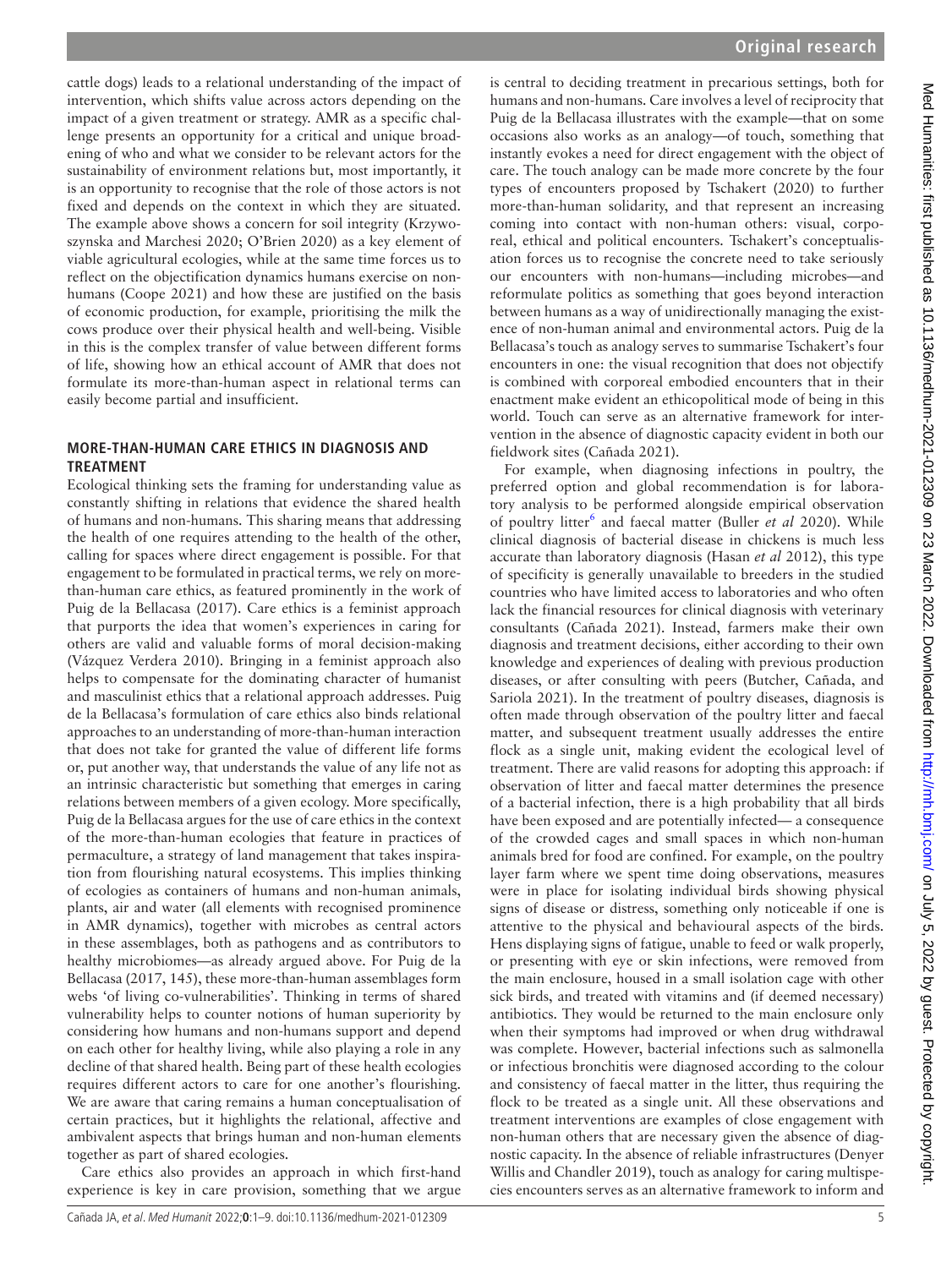support more sustainable and realistic solutions—in comparison to options like laboratory diagnosis, which require heavy infrastructural investment—that do not put such a strain on precarious settings inhabited by fragile health systems, vulnerable patients and fragile survival economies.

Caring for non-human others does not exclusively consist of pleasant companionship, as is often the case with how humancompanion or pet relations are framed. [Puig de la Bellacasa](#page-8-19)  [\(2017, 147\)](#page-8-19) explains that caring 'is not reducible to 'feel good' or 'nice feelings'; repulsion is not incompatible with affectionate care' or with utilitarian approaches to our relations with nonhumans. Indeed, our informants talked ambivalently about regard and love for non-humans constantly in animal production settings. We found such expressions brought in a mix of emotions and attachment that can be interpreted as caring for economic production as well as for the affective relations established between a farmer, their livestock and the land. The owner of a farm of laying hens would talk dearly about the first tree he encountered and under which he and his family slept when they acquired the land where now a rudimentarily biosecure farm is situated, and where 20000 chickens produce 12000 eggs daily. His affectionate description of the area, the chickens and the buildings revealed a care relation that was both emotional but also economic: through its productivity it provided a higher living standard for him and his family, simultaneously increasing social status. Or for example a technician on the same farm who told us how he had wanted to breed chickens since he was a child due to the love he professed for them, but who still engaged in and supported non-caring strategies to keep the chickens passive to human control, (ie, by removing their beaks at birth or keeping them in crowded cages), making their exploitation possible through the disruption of their agency, something that [Beldo \(2017\)](#page-7-23) has called metabolic labour. On another occasion, a technician on the same farm inspecting a chicken for parasites fondly stroked the afflicted bird and spoke of his love for the chickens in his care, while simultaneously asserting sickness and discomfort to be an evitable part of the conditions of intensive production to which they were subjected. An ethical framing of AMR requires considering the complexities of such engagements between humans and non-humans, which require relational evaluation and a close understanding of the histories and encounters that make health a shared element.

## **AMBIVALENCE IN REGARDFUL MULTISPECIES RELATIONS**

We make sense of that mix of care, exploitation, and positive and negative affects that populate more-than-human relations in AMR by relying on the work of [Haraway \(2008\),](#page-7-11) who has proposed an *ethics of killing* that does not reject, exclude or denounce death. Rather, it rejects the idea that some creatures are killable by virtue of the circumstances into which they are birthed. In more-than-human contexts like AMR, it is common to see that certain lives are valued more than others by virtue of those circumstances, as was clear from the example above in which the health and well-being of cows came second to the commercial value of their products. According to Haraway's ethics of killing, the objective is to kill well, which requires attending to 'the ethical injunctions to be curious and to hold in mutual regard' [\(Ginn 2014](#page-7-24), 538). This is therefore not just a question of rights intrinsic to the animals and their existence in the sense formulated by early animal rights activists [\(Singer](#page-8-27)  [1990](#page-8-27)) but a question of articulating human–non-human relations by recognising their complexity and interdependence. For [Haraway \(2008, 53\)](#page-7-11), it is a question of how 'may a human enter

into a rights relationship with an animal' without prefixing what that relation is and considering that any demands more-thanhuman partners make of each other can be life-changing for all partners.

Ambivalence helps here to make sense of the flatness that can result from breaking with established hierarchies and creating spaces where the value attached to certain species or environmental elements is no longer fixed and bounded. Relational ambivalence is not only ethically important, but also useful and necessary to retain an awareness of difference between distinct types of health and forms of life. Addressing these differences requires retaining the ecology as the central unit of analysis, something that contrasts with existing discussions about AMR ethics, which often take for granted the hierarchies of worth that place humans as the absolute priority in the implementation of AMR policy. Our framework calls for a non-fixed, non-flat understanding of the way the health of humans, non-human animals and the environment are prioritised over one another. Thus, our framework serves as a call to know, study, recognise and give regardful attention to how hierarchies in AMR are the result of direct interaction between humans and non-humans. Along these lines, rather than supporting the elimination of AMR, or perpetuating the reductionist understanding of microbes as pathogens to eliminate, the framework we present attempts to formulate ways of coexisting with microbes that are potentially resistant to antimicrobials—particularly where their presence supports the health of an ecology—in ethical and sustainable ways that take seriously the basic premises of One Health.

This allows for an ambivalent understanding of multispecies difference that is useful in evaluating antibiotic action, the exploitation of animals for food production, and the discharge of different types of waste into the environment, as part of ethical and regardful more-than-human interactions. This is the case with the growing focus on the development of probiotic tools [\(Lorimer 2020](#page-8-28)) or alternatives to antibiotics that aim at managing microbial presence in narrower ways without threatening entire ecologies, as is the case with bacteriophages ([Brives](#page-7-25) [2021\)](#page-7-25). These emerging strategies contrast with antibiotic practices in the treatment of bacterial infections, which have not been especially mindful of human–microbial relations, prioritising the elimination of microbial life, often through the use of broad-spectrum medicines that target pathogenic and nonpathogenic microbes indiscriminately. Tackling AMR requires a radical move towards a more mindful enactment not just of antibiotic, but rather *biotic* relations that take seriously the challenges of multispecies coexistence and health promotion as part of more-than-human collaborations and companionship ([Kirk,](#page-8-29) [Pemberton, and Quick 2019\)](#page-8-29). This involves understanding the role of microbes in ecosystems while acknowledging the threat some of them pose, which requires a careful, curious and attentive understanding of all elements involved.

Ambivalence towards more-than-human relations was visible in focus group discussions with breeders and veterinarians in both Benin and Burkina Faso who, when asked what was their motivation to take up livestock rearing, proclaimed to be motivated by their passion for the animals and the practice of breeding in general. They spoke of childhood affinity and their love of accompanying parents in caring for the family farm. They reflected on how business interests became more dominant as they progressed in their careers, but were clear that if one is only driven by financial gain and does not feel affection for the animals in one's care, one will not find success as a breeder. This recognition is important because it breaks with the romantic idea that nature has intrinsic value, visibilising instead the ambivalent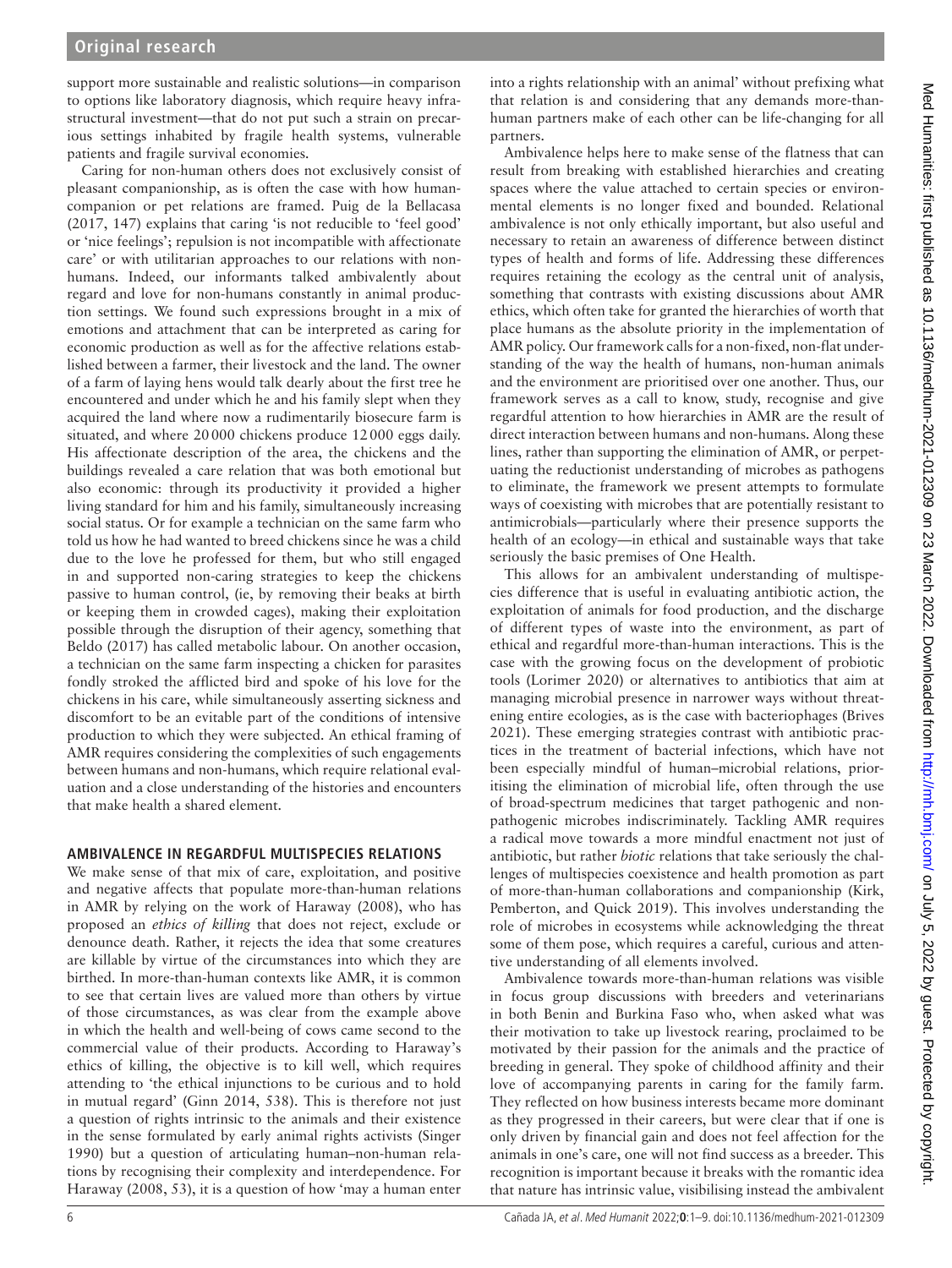character of relations between humans and non-humans. Livestock mortality is a tragedy that produces negative affects if it is the result of disease, but it can have value if it occurs for the sake of food production and personal financial gain. In fact, in many situations, the value of an attachment to certain lives resides entirely in their killability, as is the case with many farm animals that are bred and nurtured—sometimes in deeply affective relations as described in the above example—because of their value as food products ([Schrader](#page-8-30) *et al* 2017).

In a similar display of ambivalence, AMR and viral narratives often present microbes as having dangerous pathogenic potential [\(Lakoff 2015\)](#page-8-31), but that can also form an important part of networks building collective resistance to disease in human and non-human communities ([Beisel 2017\)](#page-7-26), or even become tools for boosting immune systems [\(Lorimer 2016](#page-8-32)). For example, several studies have established the importance of correctly managing the microbiome of poultry litter for supporting the gut microbiota and overall health of poultry in intensive production systems [\(Bucher](#page-7-27) *et al* 2020; [De Cesare](#page-7-28) *et al* 2019; [Wang,](#page-8-33)  [Lilburn, and Yu 2016](#page-8-33)). Nevertheless, the authors of these studies still approached such lively matter in utilitarian terms rather than considering the affective ways in which litter management practices require attentiveness to and the careful cultivation of a beneficial litter microbiota that inhibits harmful pathogens. Breeders, on the other hand, did exhibit elements of relational thinking and regardful killing, even if they were less concerned with caring for the microbiomes of the litter or the hens. While that concern was not an explicit ethical decision in the sense we try to articulate here, it shows potential for ambivalent attitudes towards multispecies relations in the field. Indeed, the affective relations between our informants, their livestock and the environment show how the relationship between humans and their 'natural' surroundings are much more complex than recognising intrinsic value in non-human elements, whether these are animals or other entities that form part of the environment. Without fully recognising the complex roles that non-human actors play in the lives of humans embedded in AMR ecologies, it is hard to truly address human health needs in a manner that can also change the dynamics that currently lead to the stable increase of resistance against antibiotic practices across the globe. In other words, caring for human health needs requires caring equally for the non-human elements present in more-than-human ecologies, something that might sometimes require making 'destructive' decisions that are not necessarily 'nice' or 'feel good' in the sense formulated by Puig de la Bellacasa and in similar terms to those formulated by Haraway in her ethics of killing.

## **CONCLUSION**

Even if One Health has provided important steps towards recognising those elements that are not human in AMR, its implementation as a framework has so far contributed little to encourage a genuine concern for ecologies as relevant units to consider, indirectly justifying a less careful treatment of non-human health. Despite trends that indicate an increased awareness of morethan-human forms of solidarity, as the popularisation of One Health as a frame indicates, they remain far from being institutionalised, normalised or regulated ([Rock and Degeling 2015](#page-8-12)). While we cannot argue that the humans involved in our examples exercise a sort of more-than-human solidarity, we can affirm that breeders do engage in relational thinking and make ambivalent decisions that involve a certain level of affective relating to their livestock. This is especially evident in care settings, like the farms we visited, but not so present in more governmental settings,

like the example of the *B. microplus* dealt with by a public livestock department. More-than-human relating in locally situated settings makes evident the tension between individual and ecology in diagnostic and treatment. Ethical evaluation of such decision-making requires going beyond fixed prioritisation of the health of specific life forms to focus on the ecological, multisectoral and multispecies negotiations that take place in AMR contexts in a situated manner.

In this article, we try to support the ethical evaluation of AMR in more-than-human settings by developing a framework that takes us in an opposite direction to the anthropocentric principles that have dominated discussions of AMR ethics. The framework does this by arguing for a relational, regardful, ambivalent, caring and more-than-human approach to ecological thinking and multispecies encounters. The proposed framework uses three ethical notions developed in feminist Science and Technology studies. First, we have argued for a relational approach ([Whatmore 1997\)](#page-8-18) to ethics that highlights the situatedness of AMR ecologies in particular settings and economies. Second, we have argued for a care ethics approach with a more-thanhuman sensitivity [\(Puig de la Bellacasa 2017](#page-8-19)) that attends to the multispecies character of AMR and the need to frame morethan-human forms of interaction. And third, we have applied an *ethics of killing* [\(Haraway 2008](#page-7-11)) to advocate for a regardful attitude towards the different hierarchies that are necessarily at play in resistance multispecies encounters. Our framework is different from anthropocentric ethics in that it requires direct engagement with non-human actors that play an important role in the way humans are embedded in more-than-human ecologies. We argue that, when based on anthropocentric notions of AMR ethics, the decisions and interventions that fail to manage resistance are not ethically wrong, but at most technically inefficient (partly driven by precarity and infrastructural constraints). According to our framework, an anthropocentric perspective of those decisions is unethical not only because it fails to deal with AMR and subjugates non-human suffering to human safety, but also because such a perspective leaves us with no tools to place the priority anywhere else other than the human, even if the situation clearly requires it so.

Therefore, tackling AMR ethically from a more-than-human perspective requires more than simply addressing the health of non-human animals and the environments as a way to optimise their role in human health. AMR is defined as a One Health issue and, as such, it requires thinking in terms of the deeply relational connections that bring humans, non-human animals and the environment together. Such connections are always situated and so decision-making, research and governance require a sensitivity towards that situatedness that our framework helps to highlight. AMR research, policy and practice would benefit from shifting their thinking towards considering ecologies. Thus, we need to comprehend resistance as a form of dynamic interaction that performs response and reaction relations, something that is a constant in more-than-human ecologies. Resistance is an inevitable part of antimicrobial use and the adoption of new antibiotics will inevitably result in new forms of resistance, which means that having drug development as the only focus is an unsustainable solution to the problem of AMR. However, we can learn why and how resistance comes about as part of emerging complex relational ecologies, and modulate our practices to produce sustainable and ethical ways of acknowledging its dynamics. This is incompatible with the hierarchical approaches to AMR ethics that always submit non-human animals and the environment to humans as if they were not part of the same entanglements or as if they were mere accessories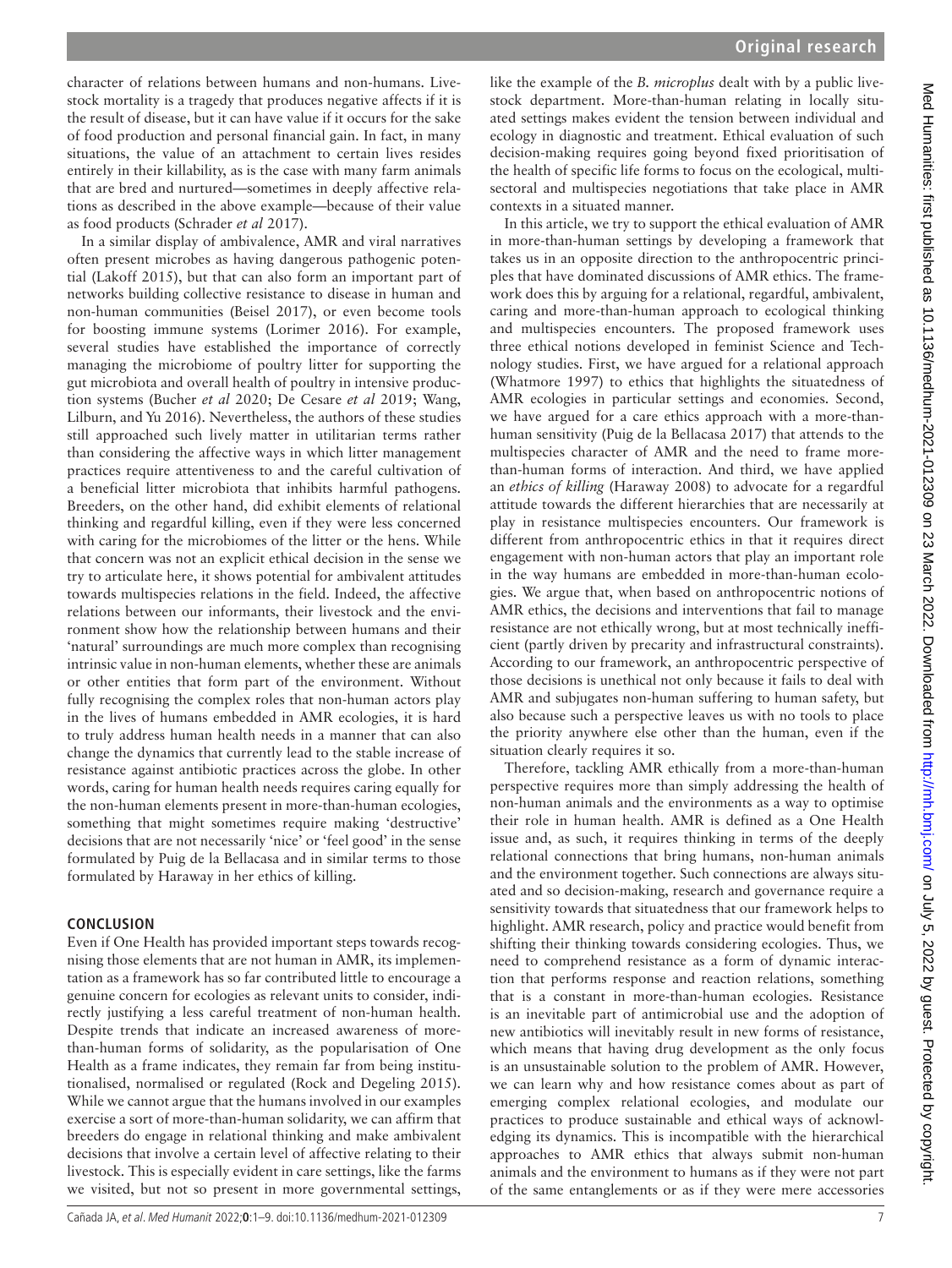## **Original research**

to supporting the health of human societies. Addressing AMR ethically requires attending to the agencies of other humans and non-humans present in those entanglements and acknowledging the consequences that AMR measures will have for their ways of living and dying in a more-than-human world.

**Twitter** Jose A Cañada [@joseacanada,](https://twitter.com/joseacanada) Salla Sariola [@SallaSariola](https://twitter.com/SallaSariola) and Andrea Butcher [@ange\\_butcher](https://twitter.com/ange_butcher)

**Acknowledgements** The authors thank Mariette Aikpé, Jerrold Agbankpe, Evariste Bako, Isidore Bonkoungou, Esther Deguenon, Jacques Dougnon, Victorien Dougnon, Marie Hidjo and Kevin Sintondji for their invaluable help in making their fieldwork possible. The authors also thank Tiia Sudenkaarne for the valuable comments and inputs provided to an earlier version of this article.

**Contributors** Projects behind this work were designed and led by SS. The original idea for the article was conceived by the three authors in collaborative discussion. JAC was responsible for the drafting of the manuscript and SS and AB contributed by providing critical revisions and comments to it. The order of the authors reflects how much each author's input has contributed to the final form of the manuscript. Empirical material was gathered and analysed by JAC and AB. JAC acts as a guarantor.

**Funding** Funding for this research was provided by Academy of Finland (grant numbers 316941; 318730; 324 322) and by Kone Foundation (grant number 201 802 186).

**Competing interests** None declared.

**Patient and public involvement** Participants gave informed consent to participate in the study before taking part.

**Patient consent for publication** Not applicable.

**Ethics approval** Data gathering in Benin and Burkina Faso received ethical clearance by committess in both countires. Benin: Comite Natinal d'Ethique por la Recherche en Sante - Avis éthique favorable Num 24 du 28 juin 2019. Burkina Faso: Ministere de la Sante; Ministere de l'Enseignement Superieur, de la Recherche Scientifique et de l'Innovation; Comite dÉthique pour la Recherche en Sante - Deliberation Num 2018-12-153.

**Provenance and peer review** Not commissioned; externally peer reviewed.

**Data availability statement** Data sharing is not applicable as no public data sets were generated and/or analysed for this study.

**Open access** This is an open access article distributed in accordance with the Creative Commons Attribution 4.0 Unported (CC BY 4.0) license, which permits others to copy, redistribute, remix, transform and build upon this work for any purpose, provided the original work is properly cited, a link to the licence is given, and indication of whether changes were made. See: [https://creativecommons.org/](https://creativecommons.org/licenses/by/4.0/) [licenses/by/4.0/.](https://creativecommons.org/licenses/by/4.0/)

#### **ORCID iDs**

Jose A Cañada<http://orcid.org/0000-0002-1549-3528> Salla Sariola<http://orcid.org/0000-0003-3401-7727> Andrea Butcher<http://orcid.org/0000-0001-5046-1110>

## **NOTES**

- <span id="page-7-2"></span>1. In this paper, we use the notion of ecology to refer to the coexistence and codependency of humans, non-human animals, and the environment on microbiological forms of life, with an emphasis on the collection of practices and technologies that condition the way they interact with each other.
- <span id="page-7-8"></span>2. Indeed, notions of a highly interconnected world are already possible under more traditional public health frameworks dealing with zoonotic diseases that disregard the relational aspects of the different elements and actors involved in the co-emergent character of health and disease ([Hinchliffe 2015](#page-8-34)).
- <span id="page-7-9"></span>3. Here, we choose the notion 'more-than-human' to describe AMR ecologies because 'it speaks in one breath of nonhumans and other than humans such as things, objects, other animals, living beings, organisms, physical forces, spiritual entities, and humans' [\(Puig de la Bellacasa 2017,](#page-8-19) 1). This can be differentiated from 'post-human' approaches 'where the human is dissolved into a set of symbiotic exchanges and microbial flows' ([Lorimer 2016](#page-8-32), 71). In a more-than-human approach the human is still a recognisable element that can emerge divergently or in consonance with nonhumans.
- <span id="page-7-10"></span>4. Here we understand antibiotic in the wide sense of the world, as referring not only to medical products, but also to any form of governance directed at removing or eliminating microbial life ([Lorimer 2020](#page-8-28)).
- <span id="page-7-16"></span>5. Although our informant did not clarify the specifics of this concern with the effects of antibiotics on milk, we can easily imagine some clear disadvantages since antibiotic residue in milk leads to the emergence of resistance [\(Sachi et al. 2019\)](#page-8-35), and ignoring withdrawal periods can affect the productivity of a given batch by inhibiting dairy starter microorganisms, with the subsequent effect on cheese and fermented milk industries ([Albright, Tuckey, and Woods 1961](#page-7-29)).
- <span id="page-7-19"></span>6. Poultry litter is the nutrient rich bedding made from organic materials enriched by the chickens' manure.

## **BIBLIOGRAPHY**

- <span id="page-7-15"></span>Abbas, R. Z., M. A. Zaman, D. D. Colwell, J. Gilleard, and Z. Iqbal. 2014. "Acaricide Resistance in Cattle Ticks and Approaches to Its Management: The State of Play." [Veterinary Parasitology](http://dx.doi.org/10.1016/j.vetpar.2014.03.006) 203 (1–2): S0304-4017(14)00153-8: 6–20.
- <span id="page-7-3"></span>Aiello, A. E., N. B. King, and B. Foxman. 2006. "Ethical Conflicts in Public Health Research and Practice: Antimicrobial Resistance and the Ethics of Drug Development". [American Journal of Public Health](http://dx.doi.org/10.2105/AJPH.2005.077214) 96 (11): 1910–14.
- <span id="page-7-29"></span>Albright, J. L., S. L. Tuckey, and G. T. Woods. 1961. "Antibiotics in Milk-A Review." [Journal](http://dx.doi.org/10.3168/jds.S0022-0302(61)89819-6) [of Dairy Science](http://dx.doi.org/10.3168/jds.S0022-0302(61)89819-6) 44 (5): 779–807.
- <span id="page-7-4"></span>Anomaly, J. 2009. "Harm to Others: The Social Cost of Antibiotics in Agriculture." Journal [of Agricultural and Environmental Ethics](http://dx.doi.org/10.1007/s10806-009-9160-y) 22 (5): 423–35.
- <span id="page-7-26"></span>Beisel, U. 2017. "Resistant Bodies, Malaria and the Question of Immunity." In Global Health and Geographical Imaginaries, edited by Clare Herrick and David Reubi, 114–34. London: Routledge.
- <span id="page-7-23"></span>Beldo, L. 2017. "Metabolic Labor: Broiler Chickens and the Exploitation of Vitality." [Environmental Humanities](http://dx.doi.org/10.1215/22011919-3829154) 9 (1): 108–28.
- <span id="page-7-14"></span>Biguezoton, A., S. Adehan, H. Adakal, S. Zoungrana, S. Farougou, and C. Chevillon. 2016. "Community Structure, Seasonal Variations and Interactions between Native and Invasive Cattle Tick Species in Benin and Burkina Faso." [Parasites & Vectors](http://dx.doi.org/10.1186/s13071-016-1305-z) 9 (1): 43.
- <span id="page-7-25"></span>Brives, C. 2021. "Pluribiosis and the Never-Ending Microgeohistories." In [With Microbes](http://dx.doi.org/10.31235/osf.io/cphfz), edited by Charlotte Brives, Matthäus Rest, and Salla Sariola, 247–67. Manchester: Mattering Press.
- <span id="page-7-7"></span>Broom, A., K. Kenny, B. Prainsack, and J. Broom. 2020. "Antimicrobial Resistance as a Problem of Values? Views from Three Continents." [Critical Public Health](http://dx.doi.org/10.1080/09581596.2020.1725444) 31 (4): 451–63.
- <span id="page-7-27"></span>Bucher, M. G., B. Zwirzitz, A. Oladeinde, K. Cook, C. Plymel, G. Zock, S. Lakin, et al. 2020. "Reused Poultry Litter Microbiome with Competitive Exclusion Potential against Salmonella Heidelberg." [Journal of Environmental Quality](http://dx.doi.org/10.1002/jeq2.20081) 49 (4): 869-81.
- <span id="page-7-20"></span>Buller, H., K. Adam, A. Bard, A. Bruce, K. W. Ray Chan, S. Hinchliffe, L. Morgans, G. Rees, and K. K. Reyher. 2020. "Veterinary Diagnostic Practice and the Use of Rapid Tests in Antimicrobial Stewardship on UK Livestock Farms." [Frontiers in Veterinary Science](http://dx.doi.org/10.3389/fvets.2020.569545) 7: 569545.
- <span id="page-7-22"></span>Butcher, A., J. A. Cañada, and S. Sariola. 2021. "How to Make Noncoherent Problems More Productive: Towards an AMR Management Plan for Low Resource Livestock Sectors." [Humanities and Social Sciences Communications](http://dx.doi.org/10.1057/s41599-021-00965-w) 8 (1): S41599-021-00965-W.
- <span id="page-7-5"></span>Capps, B. 2019. "Gene Drive Gone Wild: Exploring Deliberative Possibilities by Developing One Health Ethics." [Law, Innovation and Technology](http://dx.doi.org/10.1080/17579961.2019.1665789) 11 (2): 231-56.
- <span id="page-7-0"></span>Cassidy, A. 2017. "''Humans, Other Animals and "One Health" in the Early Twenty-First Century.''." In [Animals and the Shaping of Modern Medicine: One Health and Its](http://dx.doi.org/10.1007/978-3-319-64337-3)  [Histories](http://dx.doi.org/10.1007/978-3-319-64337-3), edited by Abigail Woods, Michael Bressalier, Angela Cassidy, and Rachel Mason Dentinger, 193–236. London: Palgrave Macmillan.
- <span id="page-7-18"></span>Cañada, J. A. 2021. "Scalability and Partial Connections in Tackling Antimicrobial Resistance in West Africa." In With Microbes, edited by Charlotte Brives, Matthäus Rest, and Salla Sariola, 165–83. Manchester: Mattering Press.
- <span id="page-7-13"></span>Chandler, C. I. R. 2019. "'Current Accounts of Antimicrobial Resistance: Stabilisation." [Individualisation and Antibiotics as Infrastructure. Palgrave Communications](http://dx.doi.org/10.1057/s41599-019-0263-4) 5 (1): 15–17.
- <span id="page-7-1"></span>Chien, Y.-J. 2013. "How Did International Agencies Perceive the Avian Influenza Problem? The Adoption and Manufacture of the 'One World, One Health' Framework." [Sociology of Health & Illness](http://dx.doi.org/10.1111/j.1467-9566.2012.01534.x) 35 (2): 213-26.
- <span id="page-7-17"></span>Coope, J. 2021. "On the Need for an Ecologically Dimensioned Medical Humanities." [Medical Humanities](http://dx.doi.org/10.1136/medhum-2019-011720) 47 (1): 123–27.
- <span id="page-7-28"></span>De Cesare, A., E. Caselli, A. Lucchi, C. Sala, A. Parisi, G. Manfreda, and S. Mazzacane. 2019. "Impact of a Probiotic-Based Cleaning Product on the Microbiological Profile of Broiler Litters and Chicken Caeca Microbiota." [Poultry Science](http://dx.doi.org/10.3382/ps/pez148) 98 (9): 3602-10.
- <span id="page-7-12"></span>Denyer Willis, L., and C. Chandler. 2019. "Quick Fix for Care, Productivity, Hygiene and Inequality: Reframing the Entrenched Problem of Antibiotic Overuse." [BMJ Global](http://dx.doi.org/10.1136/bmjgh-2019-001590)  [Health](http://dx.doi.org/10.1136/bmjgh-2019-001590) 4 (4): e001590.
- <span id="page-7-24"></span>Ginn, F. 2014. "Sticky Lives: Slugs, Detachment and More-than-Human Ethics in the Garden." [Transactions of the Institute of British Geographers](http://dx.doi.org/10.1111/tran.12043) 39 (4): 532–44.

<span id="page-7-11"></span>Haraway, D. J. 2008. [When Species Meet](http://dx.doi.org/18274421). Minneapolis: University of Minnesota Press. Hasan, A. R., M. Ali, M. Siddique, M. Rahman, and M. Islam. 2012. "Clinical and Laboratory

<span id="page-7-21"></span>Diagnoses of Common Bacterial Diseases of Broiler and Layer Chickens." Bangladesh [Journal of Veterinary Medicine](http://dx.doi.org/10.3329/bjvm.v8i2.11188) 8 (2): 107–15.

<span id="page-7-6"></span>Hermesh, B., A. Rosenthal, and N. Davidovitch. 2019. "Rethinking 'One Health' through Brucellosis: Ethics, Boundaries and Politics." [Monash Bioethics Review](http://dx.doi.org/10.1007/s40592-018-0079-9) 37 (1-2): 22–37.